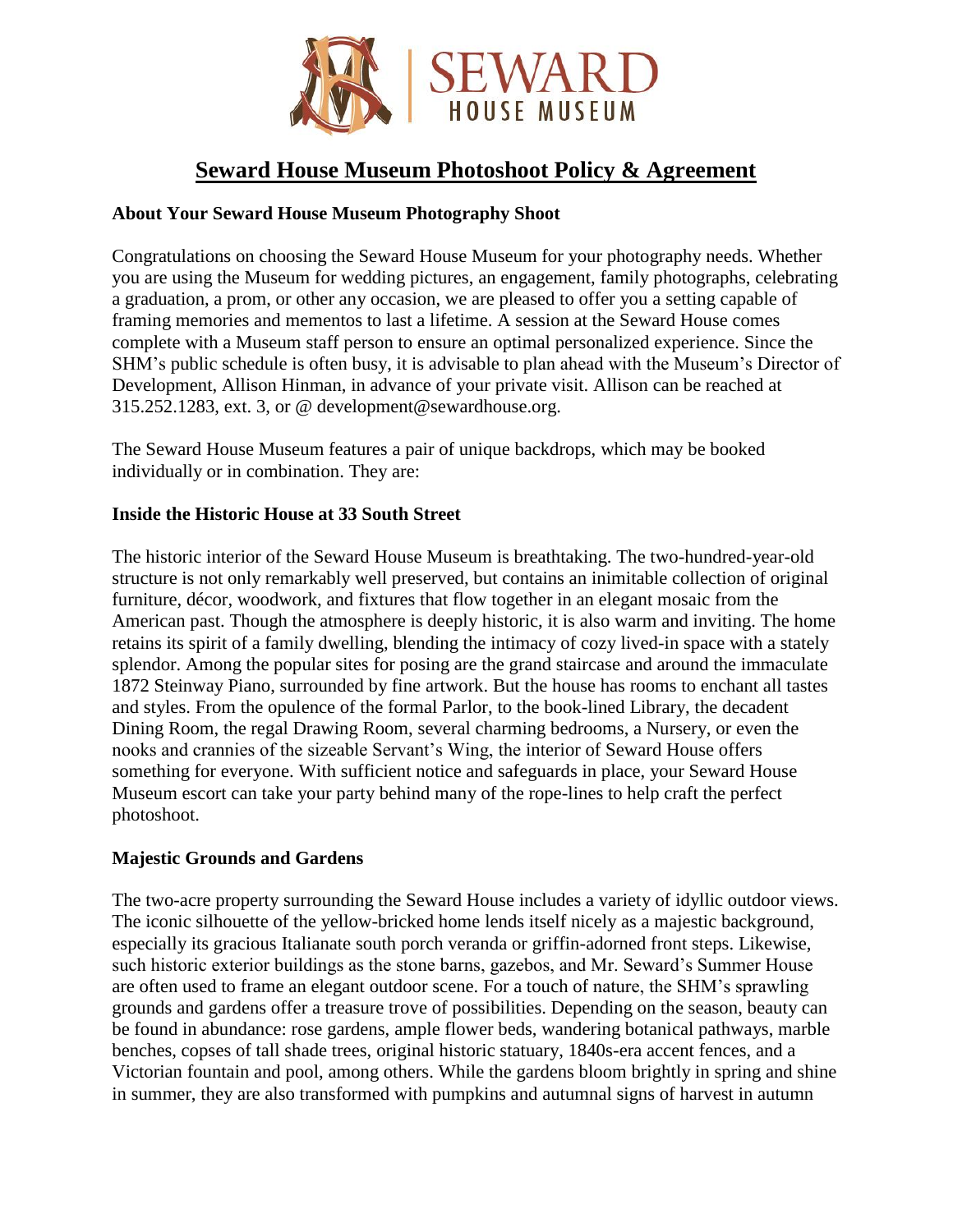and festooned with cheery decorations for the holidays. Even the snows of winter are made lovely on the Seward House grounds

#### **Rules and Policies**

A Seward House Museum staff member will be assigned to each photoshoot group. We are a public garden so there is no guarantee of privacy during the times that we are open to the public. If your photoshoot is not after hours in the Museum, please note that there will be public tours taking place in the house and Museum staff will do its best to make your photoshoot as private as possible. Food and drink will not be permitted in the Museum during the photoshoot. Photoshoots within the Museum are limited to 20 people or less in a group. Photos can be taken outside the historic barns, but no photography is permitted inside these spaces. Each photoshoot is for a 1.5 hour time slot, any requests for an increase in that time must be made 2 weeks before your appointment.

#### **Cost**

Below is the donation amount for the photoshoot spaces available at the Seward House Museum:

Museum-\$200 Gardens & Grounds-\$75 Gardens & Grounds-\$250

The deposit necessary to reserve a date is 50% of the total cost and is due at the time that the Rental Agreement is signed. The balance is due one week before the photoshoot.

#### **Directions and Parking**

The Seward House Museum is located in Auburn, NY, approximately 8 miles south of the village of Weedsport, Exit 40 off the New York State Thruway, Interstate 90, approximately 25 miles west of Syracuse, and 50 miles east of Rochester.

Take Route 34 south until you enter the city limits of Auburn. Route 34 becomes North Street until it crosses Genesee Street, at which it changes to South Street. After the next traffic light heading south, with City Hall to the left, the Seward House is located immediately on the right. For directions and maps from your location, click [here.](https://www.google.com/maps/dir/42.9295445,-76.5665402/@42.930763,-76.566074,16z?hl=en)

There is limited free parking behind the Museum. Handicapped and additional parking spaces are available in the municipal lot next to the Museum.

Visitors who use wheelchairs/and or walkers may enter through the handicap entrance at the rear of the house. This door is secure, so please ring the doorbell and someone will assist you.

Public restrooms with accessibility features are available.